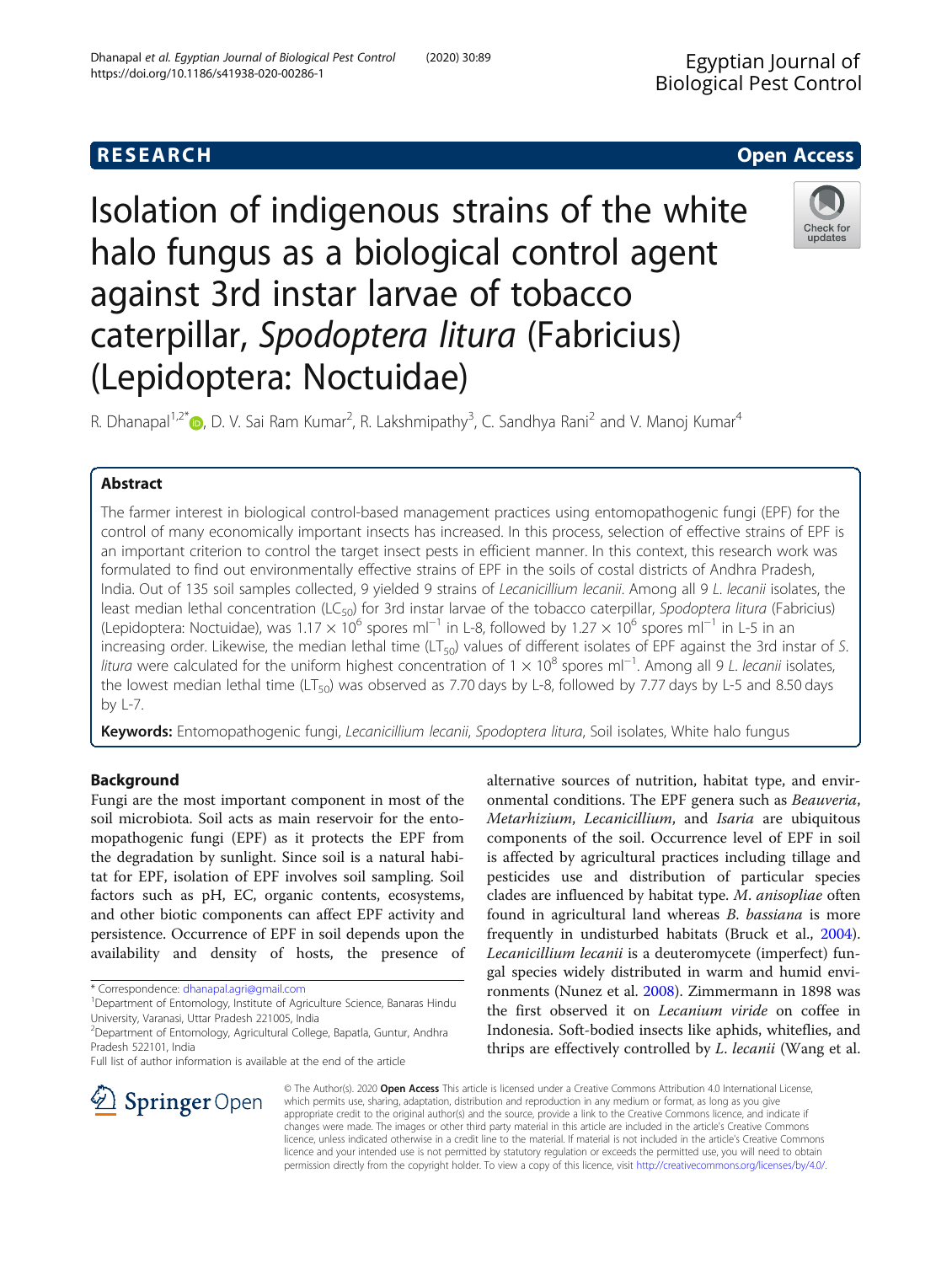[2007](#page-4-0)). Few strains of L. lecanii are also found to be effective against some plant pathogenic fungi (Alavo [2015](#page-4-0)) and nematodes (Shinya et al. [2008\)](#page-4-0). Knowledge of local species composition and distribution is important, if the indigenous populations of EPF in the soil are to be managed in ways to facilitate the control of pest insect populations within the agro-ecosystem (Meyling and Eilenberg [2007\)](#page-4-0). Zimmermann [\(1986](#page-4-0)) proposed the "insect bait method" (in vivo) for the isolation of entomogenous fungi from soil, which allows investigations on spectrum composition and frequency of these insect pathogens in soil habitat as compared to the selective medium method (in vitro) (Korosi et al. [2019\)](#page-4-0). The "insect bait method" has been widely used for isolating EPF from soils in different parts of the world (Deaver et al. [2019](#page-4-0)).

Tobacco caterpillar, Spodoptera litura (Fabricius) (Lepidoptera: Noctuidae), is a polyphagous insect pest, which feeds on more than 120 food crops in all over the world of which 40 are grown in India (Chandra Teja and Rahman [2020\)](#page-4-0). In India, it causes damage to economically important crops like: tobacco, cotton, tomato, onion, groundnut, cabbage, cauliflower, brinjal, and turnip. S. litura causes 35 to 55% yield losses at the flowering and vegetative stages of the crop (Asi et al. [2013](#page-4-0)). There are several methods such as physical, mechanical, cultural, biological, and chemical methods to control these economically important pests. Among all, insecticide application is the most commonly used control method by farmers. However, excessive application of insecticides creates ecological imbalances by destruction of natural enemies (parasitoids and predators) and non-target organisms (Mkenda et al. [2020](#page-4-0)). In addition, the insecticide application invites 3 R's problems such as resistance, resurgence in insect pests, and residues on food crops (Mantzoukas [2020\)](#page-4-0). Hence, it is important to use integrated pest management (IPM) strategies utilizing natural enemies, which provide similar efficacy against S. litura (Srinivasan [2012](#page-4-0) and El Husseini [2019](#page-4-0)). Majority of the insecticides does not kill economically important pests due to development of resistance to insecticides. In that situation, biological control method is recommended to reduce insect population below the economic threshold level (ETL). Control of insect pest by using local isolates of EPF is an effective method to reduce the insecticide resistance and resurgence problems (Goble et al. [2011\)](#page-4-0), and these local isolates also have more chances of more survival and persistence with better adaptability to local climatic conditions (Sain et al. [2019](#page-4-0)). The success of insect control using EPF is based on a correct selection of strains which has adapted to climatic conditions. Most of the farmers of Andhra Pradesh, India, are using nonnative isolates of EPF for insect control. Hence, in this context, this study was formulated to find out efficient indigenous strains of white halo fungus, Lecanicillium lecanii, from soils of Coastal Andhra Pradesh, India, and their pathogenicity against tobacco caterpillar, S. litura.

## Materials and methods

## Collection of soil samples

The soil was sampled from 3 biotopes such as agricultural land, forest land/orchard land, and barren lands from the diverse locations of 9 districts of coastal Andhra Pradesh, India. One hundred thirty-five soil samples were collected. In each habitat, 4 soil samples were taken at 10 cm depth. Since greater wax moth, Galleria mellonella L., is the most sensitive to be attacked by EPF and entomopathogenic nematode, G. mellonella was used to isolate the EPF from soil samples (Zimmerman [1986\)](#page-4-0). Soil samples were transferred to the laboratory and stored in 4 °C in refrigerator. At isolation time, soil samples were sieved and removed the debris. The fine particle of soil was collected and watered to create favorable condition for fungus.

#### Fungal isolation and maintenance

Approximately, 70 g of soil was weighed and transferred to small sterile plastic disposable containers and 5 G. mellonella larvae of final instar of were released into each container and incubated for 1 week under laboratory conditions. After inoculation of the larvae in soil, it was examined every day. The infected cadavers were washed with 2% sodium hypochloride (NaOCl) and serially washed 3 times with distilled water. The fungi were grown on PDA medium. It was purified by single spore isolation method (Rangaswami [1971\)](#page-4-0) and maintained by regular sub culturing on PDA medium (Prasad Uday et al. [2016\)](#page-4-0).

## Testing isolated EPF against S. litura larvae

The larvae of *S. litura* were used for testing the efficacy of isolated EPF. Under laboratory conditions of 27 ± 2 °C and 60 to 70% RH, S. litura larvae were reared on natural host castor bean leaves. The 3rd instar larvae of S. litura were dipped individually for 30 s in different concentrations  $(1 \times 10^4, 1 \times 10^5, 1 \times 10^6, 1 \times 10^7,$  and 1  $\times$  10<sup>8</sup> spores ml<sup>-1</sup>) of fungal spore suspensions of isolated EPF prepared by serial dilution method (Asi et al. [2013](#page-4-0)). Spores were counted by Neubauer hemocytometer. In control, the larvae were treated only by 0.02% Tween 80. The treated larvae were left freely on tissue paper in a Petri plate to remove the excess moisture. After air drying, the treated larvae were fed by fresh and clean castor leaves for 15 min. At 24 h interval, the leaves were periodically replaced with fresh ones. The dead larvae were incubated on moist filter paper for confirmation of EPF sporulation daily. Thirty larvae per treatment with 3 replications were maintained in each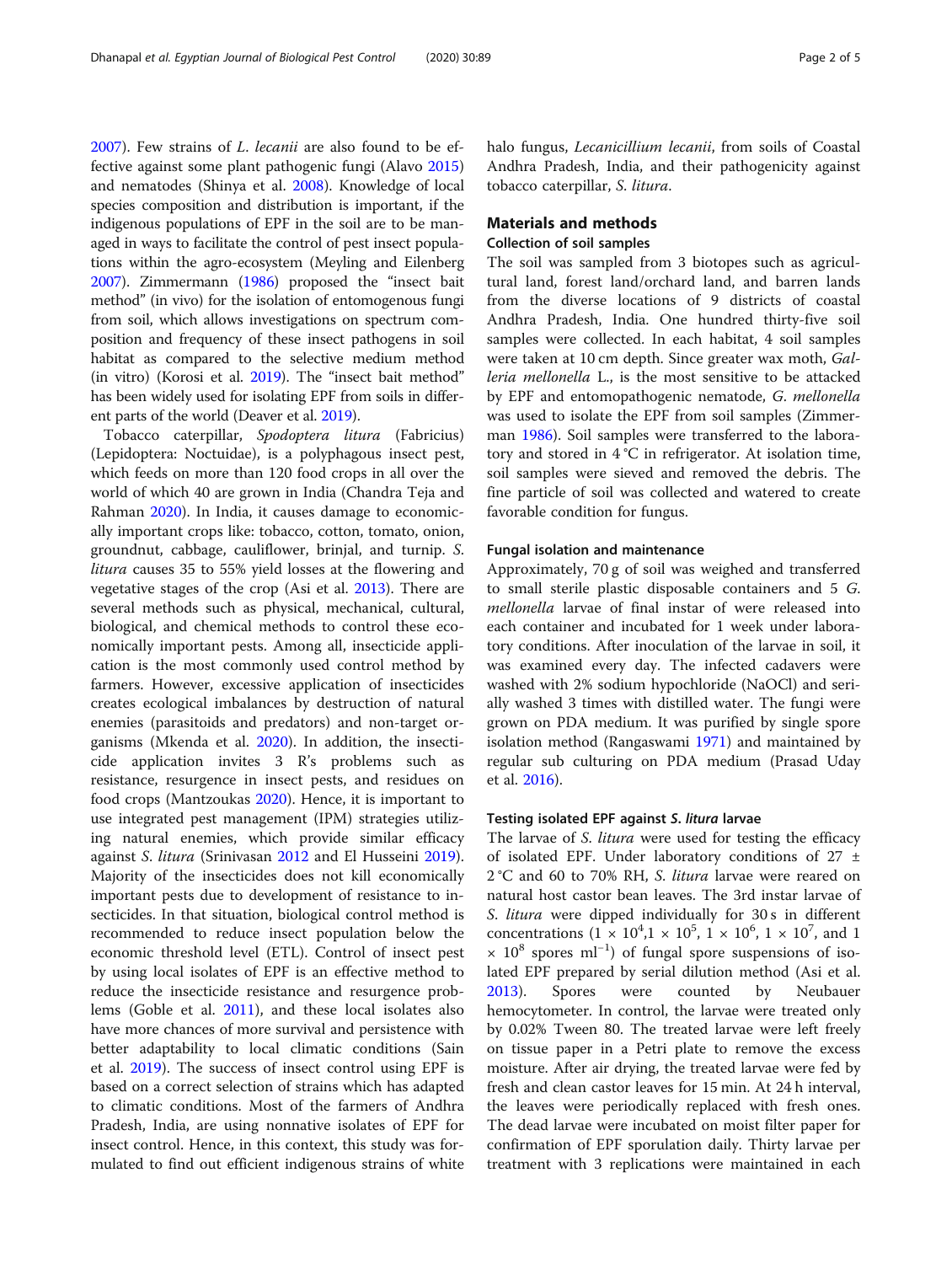<span id="page-2-0"></span>Table 1 Fungal codes, districts, and habitats of Coastal Andhra Pradesh, India

| Fungal code | District      | Habitat            |
|-------------|---------------|--------------------|
| $ -1$       | Srikakulam    | Forest land        |
| $ -2$       | Visakapatnam  | Orchard land       |
| $L-3$       | Srikakulam    | Social forest land |
| $L - 4$     | Vizianagaram  | Orchard land       |
| $L-5$       | Prakasam      | Barren land        |
| $1-6$       | Krishna       | Orchard land       |
| $1 - 7$     | Nellore       | Orchard land       |
| $L-8$       | Fast Godavari | Barren land        |
| $L-9$       | Visakapatnam  | Forest land        |

experiment. The larval data were recorded daily for 14 days after treatment (Erper et al. [2016](#page-4-0)). Mortality rate was recorded in the control category also for Abbott's correction (Abbott [1925](#page-4-0)). All experiments were repeated in triplicate.

## Statistical analysis

The  $LC_{50}$ ,  $LC_{90}$ ,  $LT_{50}$ , and  $LT_{90}$  values were derived from logarithmic calculations (Finney [1984\)](#page-4-0) using multiple linear program. The data were analyzed by probit analysis, using analysis of variance (ANOVA) technique (Gomez and Gomez [1984,](#page-4-0)) using SPSS program.

## Results and discussion

In the present study, soil samples were surveyed and collected from 3 locations each (agricultural land, barren land, orchard/forest land) of 5 mandals each in 9 districts of Coastal Andhra Pradesh, India. In search of local strains of *L. lecanii* from the soils of coastal districts of Andhra Pradesh, 9 isolates of L. lecanii were isolated from 135 soil samples collected. Each isolate was designated as L-1, L-2, L-3, L-4, L-5, L-6, L-7, L-8, and L-9 (Table 1). This is facultative pathogen. During dearth phase of the host, this can develop in soils as saprophytic fungi, which is very important for their survival. The habitats affect the occurrence of EPF in the soil. Most of the L. lecanii strains were isolated from orchard/forest land, followed by barren land in the order of occurrence of fungi in the soil. The survey showed that L. lecanii is commonly found in soils of Coastal Andhra Pradesh, particularly natural and undisturbed habitats. Identification of EPF was undertaken depending upon colony morphology, size, and shape of conidia. Colonies were suede-like white in color. Conidiophores are little differentiated from vegetative hyphae. Conidiogenous cells (phialides) are in whorls (verticals) of 2–6, paired, or solitary on hyphae or apically on short side branches. Conidia is hyaline and aseptate, borne in slime droplets or dry chains. The growth rate of *L. lecanii* was fast (Vivekanandhan et al. [2020](#page-4-0)). Identification of the different isolates of L. lecanii was also confirmed by the National Bureau of Agricultural Insect Resources (NBAIR), Bengaluru, India.

L. lecanii was mostly found in forest/orchard land. The forest/orchard habitat has a high organic matter content and is well protected from UV light. Due to which, L. lecanii was found mostly in forest/orchard land. Most of the forest/orchard land soils are undisturbed, and occurrence of root feeding forest or orchard plant insects also accounted for the occurrence of L. lecanii in the soils. Unlike M. anisopliae, the L. lecanii are sensitive to application of chemical pesticides and other agricultural practices. This also can be accounted for the absence of L. lecanii in the agricultural soils. EPF occurred more commonly in soils from organically managed arable fields than with conventionally ones, in which synthetic insecticides had greatly reduced the availability of suitable hosts (Klingen et al. [2002\)](#page-4-0). The spore production and conidial germination of L. lecanii are highly affected by spraying of agrochemicals in the field (Gonzalez et al. [2012\)](#page-4-0). And also, the application of agrochemicals in the agricultural field kills insects, which are present in the soil due to which the EPF occurrence also reduced.

Table 2 Mortality response of 3rd instar larvae of Spodoptera litura to different fungal isolates of Lecanicillium lecanii

| Fungal isolates | Heterogeneity $({\bf x}^2)$ | Regression equation $LC_{50}$ (spores ml <sup>-1</sup> ) |                      | Fiducial limit @ 50%                                            | $LC_{90}$ (spores m $^{-1}$ ) | Fiducial limit @ 90%                       |
|-----------------|-----------------------------|----------------------------------------------------------|----------------------|-----------------------------------------------------------------|-------------------------------|--------------------------------------------|
| $L-1$           | 0.61                        | $y = 0.277x + 3.158$                                     | $4.42 \times 10^{6}$ | $6.76 \times 10^5 - 2.89 \times 10^7$                           | $2.08 \times 10^{11}$         | $2.28 \times 10^8 - 1.89 \times 10^{14}$   |
| $L-2$           | 1.47                        | $y = 0.279x + 3.076$                                     | $7.68 \times 10^{6}$ | $1.01 \times 10^{6} - 5.82 \times 10^{7}$ 3.82 $\times 10^{11}$ |                               | $2.72 \times 10^8 - 5.36 \times 10^{14}$   |
| $L-3$           | 1.53                        | $y = 0.439x + 2.166$                                     | $3 \times 10^6$      | $9.41 \times 10^5 - 9.57 \times 10^6$ 2.40 $\times 10^9$        |                               | $1.27 \times 10^8 - 4.53 \times 10^{10}$   |
| $L - 4$         | 0.32                        | $y = 0.332x + 3.054$                                     | $7.03 \times 10^{5}$ | $1.61 \times 10^5 - 3.06 \times 10^6$ 5.54 $\times 10^9$        |                               | $7.80 \times 10^{7} - 3.94 \times 10^{11}$ |
| $L-5$           | 1.48                        | $y = 0.331x + 2.971$                                     | $1.27 \times 10^{6}$ | $2.88 \times 10^5 - 5.61 \times 10^6$ 1.12 $\times 10^{10}$     |                               | $1.14 \times 10^8 - 1.10 \times 10^{12}$   |
| $1 - 6$         | 0.51                        | $y = 0.319x + 2.954$                                     | $2.52 \times 10^{6}$ | $5.33 \times 10^5 - 1.19 \times 10^7$ 2.64 $\times 10^{10}$     |                               | $1.76 \times 10^8 - 3.96 \times 10^{12}$   |
| $1 - 7$         | 1.91                        | $y = 0.293x + 3.038$                                     | $4.98 \times 10^{6}$ | $8.03 \times 10^5 - 3.09 \times 10^7$ 1.48 $\times 10^{10}$     |                               | $2.57 \times 10^8 - 8.54 \times 10^{12}$   |
| $L-8$           | 0.17                        | $y = 0.356x + 2.841$                                     | $117 \times 10^{6}$  | $2.97 \times 10^5 - 4.58 \times 10^6$ 5.00 $\times 10^9$        |                               | $1.01 \times 10^8 - 2.48 \times 10^{11}$   |
| $ -9$           | 0.81                        | $y = 0.318x + 2.959$                                     | $2.56 \times 10^{6}$ | $5.29 \times 10^{5} - 1.24 \times 10^{7}$ 3.03 $\times 10^{10}$ |                               | $1.77 \times 10^8 - 5.17 \times 10^{12}$   |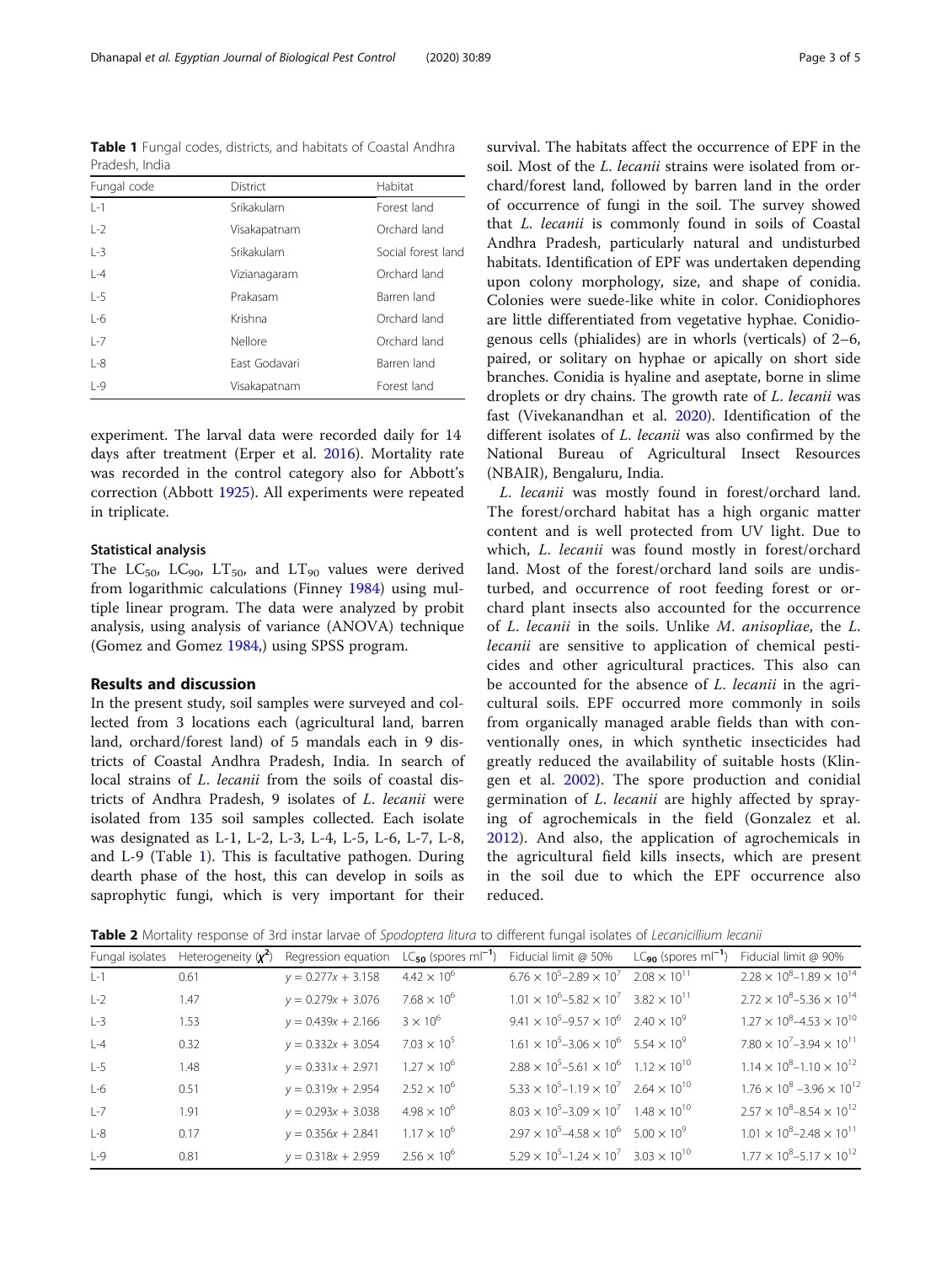The presence and activity of EPF in soils may be affected by many factors such as pH, EC, organic matter, and soil type (Bouamama et al. [2010](#page-4-0)). The soil factors such as organic matter and soil texture are highly affecting the occurrence of EPF in soil (Moloinyane et al. [2020\)](#page-4-0), whereas pH and EC do not affect the presence or absence of EPF in soil (Karthick et al. [2013\)](#page-4-0). High organic matter in the soil helps the EPF in the adsorption, and also, high organic matter increases the diversity and density of the insect host, which helps in the multiplication and metabolism of EPF in soil (Klingen and Haukeland [2006](#page-4-0) and Sularno et al. [2019\)](#page-4-0). Various studies reported the effects of soil factors such as geographical location, soil habitat, soil texture, organic matter, pH, and EC on the occurrence of EPF in the soils where the presence of EPF was found to be high in the soils containing more organic matter and a high nitrogen content, while soil pH, EC, and geographical position did not affect the occurrence of EPF in soil (Karthick et al. [2013\)](#page-4-0). In the present study, the forest or orchard land soils yielded more EPF and are more protected from the sunlight and contain more organic matter, which may be the responsible for the occurrence of EPF in that soils. Likewise, Beauveria bassiana also present more sensitive to agrochemicals and mostly present in the undisturbed forest soils.

Among the 9 L. lecanii isolates, the least median lethal concentration ( $LC_{50}$ ) for 3rd instar of S. litura was  $1.17 \times 10^6$  spores ml<sup>-1</sup> recorded in L-8, followed by 1.27  $\times$  10<sup>6</sup> spores ml<sup>-1</sup> in L-5 in an increasing order. Then, the remaining isolates of L. lecanii had shown their LC<sub>50</sub> at 2.56 × 10<sup>6</sup> spores ml<sup>-1</sup> in L-9, 3  $\times$  10<sup>6</sup> spores ml<sup>-1</sup> in L-3, 2.52  $\times$  10<sup>6</sup> spores ml<sup>-1</sup> in L-6,  $4.42 \times 10^6$  spores ml<sup>-1</sup> in L-1,  $4.98 \times 10^6$  spores ml<sup>-1</sup> in L-7, 7.03 × 10<sup>5</sup> spores ml<sup>-1</sup> in L-4, and 7.68  $\times$  10<sup>6</sup> in L-2. LC<sub>90</sub> also followed the trend of LC<sub>50</sub>. The values of  $\chi^2$ , regression equation, and fiducially limits corresponding to different  $LC_{50}$  and  $LC_{90}$ values of different isolates of L. lecanii were presented in Table [2.](#page-2-0) The lowest median lethal time  $(LT_{50})$ values for different isolates of L. lecanii against 3rd instar of S. litura were calculated for a common concentration of 1 ×  $10^8$  spores.ml<sup>-1</sup>. The LT<sub>50</sub> was observed as 7.70 days at L-8, followed at 7.77 days at L-5 and 8.50 days at L-7. The values of  $\chi^2$ , regression equation, and fiducially limits corresponding to different  $LT_{50}$  and  $LT_{90}$ values of different isolates of L. *lecanii* are presented in Table 3.  $LT_{50}$  of S. *litura* showed prolongation with decreases in tested concentrations of L. lecanii (Table 3).

The  $LC_{50}$  and  $LT_{50}$  of EPF were determined by reference to 50 and 90% mortality rates of the 3rd instar S. litura larvae after immersing them in fungal conidial suspension for few seconds (Asi et al. [2013](#page-4-0)). Almost similar results were reported by Loureiro et al. ([2004](#page-4-0)) who found an increase in mortality with the increase in time and concentration. However, there might be differences in mortality rates due to difference in strains being evaluated, concentration, and laboratory conditions. After 48 h of treatment, the larvae stopped feeding and became sluggish. The treated larval cuticle became blackened, which may be due to melanization. Quesada-Moraga et al. ([2006](#page-4-0)) reported that the effectiveness of EPF begun after 48 h of the penetration of EPF into integument and at 96 h, the complete destruction of gut epithelium was observed. This may be due to the profuse production of toxic proteins and enzymes in the insect body.

## Conclusion

An attempt to isolate indigenous strains of the white halo fungus, L. lecanii, from soils of Coastal Andhra Pradesh, India, and to find out the efficient strain to control lepidopteran insect was undertaken. Among 9 soil strains, L-8 and L-5 were the most appropriate strains for further formulation and field application. The obtained results confirmed the possibility of using this fungus in controlling larvae of S. litura.

Table 3 Time mortality response of 3rd instar larvae of Spodoptera litura to different fungal isolates of Lecanicillium lecanii

| Fungal isolates | Heterogeneity $(\chi^2)$ | Regression equation  | $LT50$ (days) | Fiducial limit @ 50% | $LT90$ (days) | Fiducial limit @ 90% |
|-----------------|--------------------------|----------------------|---------------|----------------------|---------------|----------------------|
| $L-1$           | 9.83                     | $y = 2.152x - 0.616$ | 8.60          | $7.92 - 9.33$        | 17.28         | 14.92-20.02          |
| $L-2$           | 7.57                     | $y = 2.235x - 0.750$ | 8.72          | $8.02 - 9.48$        | 17.97         | 15.38-21.00          |
| $L-3$           | 13.00                    | $y = 1.984x - 0.357$ | 8.83          | $8.13 - 9.60$        | 17.33         | 14.94-20.11          |
| $L - 4$         | 7.26                     | $y = 2.152x - 0.616$ | 8.97          | $8.20 - 9.81$        | 18.96         | 15.97-22.52          |
| $L-5$           | 16.05                    | $y = 1.774x + 0.466$ | 7.77          | 7.08-8.52            | 18.32         | 15.44-21.75          |
| $L-6$           | 7.12                     | $v = 2.218x - 0.719$ | 8.84          | $8.11 - 9.63$        | 18.49         | 15.70-21.76          |
| $L-7$           | 12.13                    | $y = 2.045x - 0.459$ | 8.50          | 7.84-9.21            | 16.47         | 14.36-18.90          |
| $L-8$           | 16.81                    | $y = 1.774x + 0.465$ | 7.70          | $7.02 - 8.44$        | 17.99         | 15.22-21.26          |
| $L-9$           | 9.49                     | $y = 2.203x - 0.718$ | 8.54          | 7.88-9.27            | 17.02         | 14.73-19.67          |